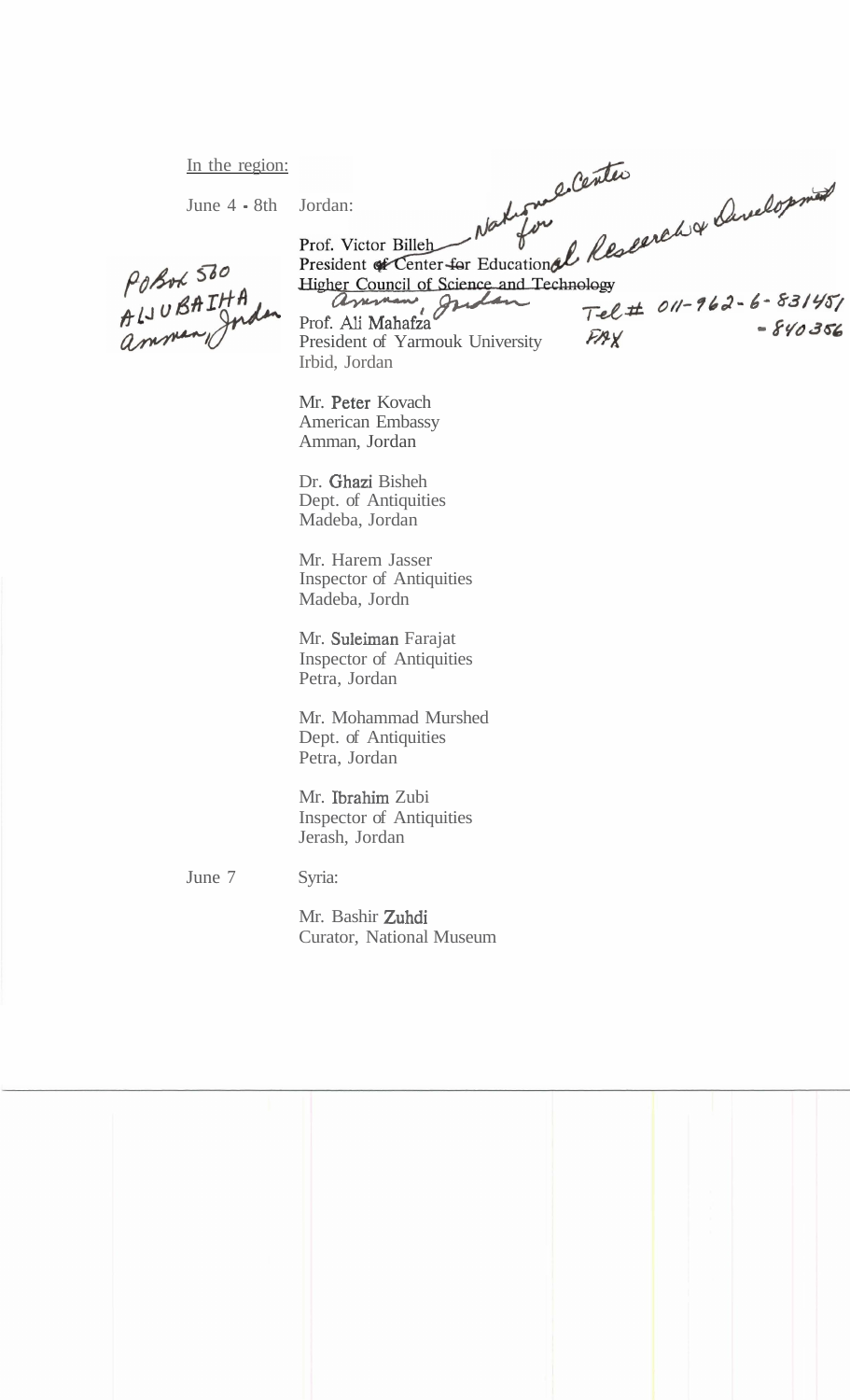Damascus, Syria

Dr. Ali Abu Assaf Director General of Antiquities and Museums Damascus, Syria

June **9** - 15th, Yemen:

Dr. Ahmed Noman al-Madhagi, Political Editor Yemen Times, Interpreter & Driver

Prof. Mohammad Zabarh, Political Scientist Topic: "Politics in Yemen"

Prof. Yusuf Abdallah, Topic: "Ancient History"

Abdallah Hadrami, Architect Topic: "History and Sites of Sana'a"

Anna Wuerth, Topic: " Aspects of Islamic **Law"** 

Hamud al-Salahi, Director of Research in Ministry of Local Administration

Prof. Abdul-Aziz Saqqaf, Editor of Yemen Times

Prof. Abdul-Malik al-Maqrami, Sociologist, University of Sana'a

Prof. Abdu Sharif, Political Scientist, University of Sana'a

Dr. Raoufa Hassan, Mass Communications Topic: "My Electoral Experience"

Haynes Mahoney, U.S. Embassy Cultural Attache

Yemen-American Friendship Society

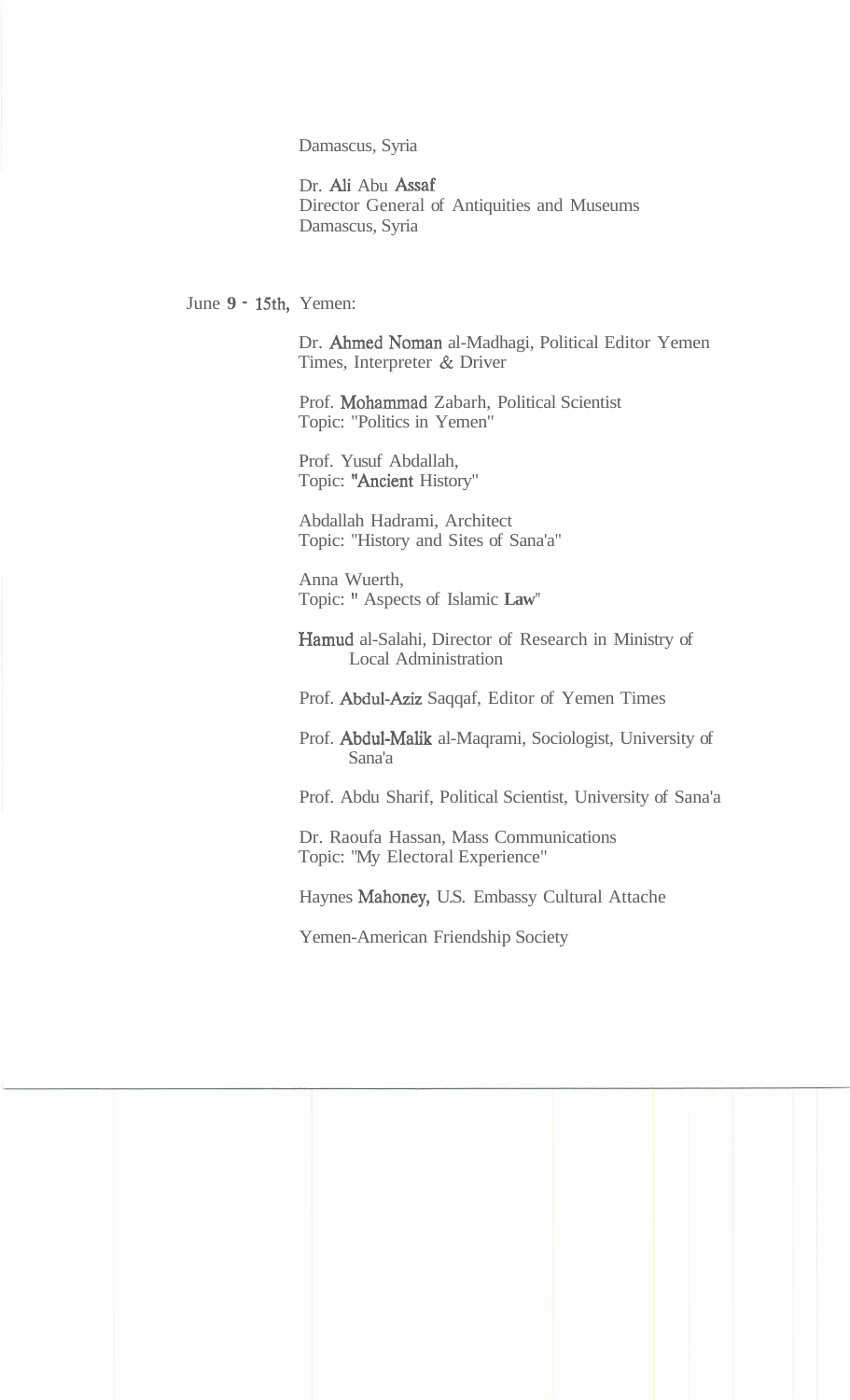June 17-23rd Israel:

Magen Broshi, Curator, Israel Museum Topic: 'The Dead Sea Scrolls and Their Significance for Understanding the Inter-Testamental Period"

Dr. Bernard Sabella, Sociologist, Bethlehem University Topic: "A Palestinian View of the Current Situation"

Dr. Leah Shamgar, Sociologist, Hebrew University Topic: "Israeli Society and its Problems"

Danny Ben-Natan, Associate Vice President, Hebrew **University** 

Topic: "Overview of the University"

Mr. Israel Roi, Vice Provost of the Rothberg School for Overseas Students

Prof. Moshe Maoz, Director of the Harry S. Truman Research Institute for the Advancement of Peace Topic: 'The Middle East Situation"

Prof. Rita Serer, Dept. of Education, Hebrew University Topic: "Integration in Israeli Education"

Mr. Moshe Fox, Deputy Head of North American Desk Ministry of Foreign Affairs Topic: "U.S.-Israeli Relations in Perspective"